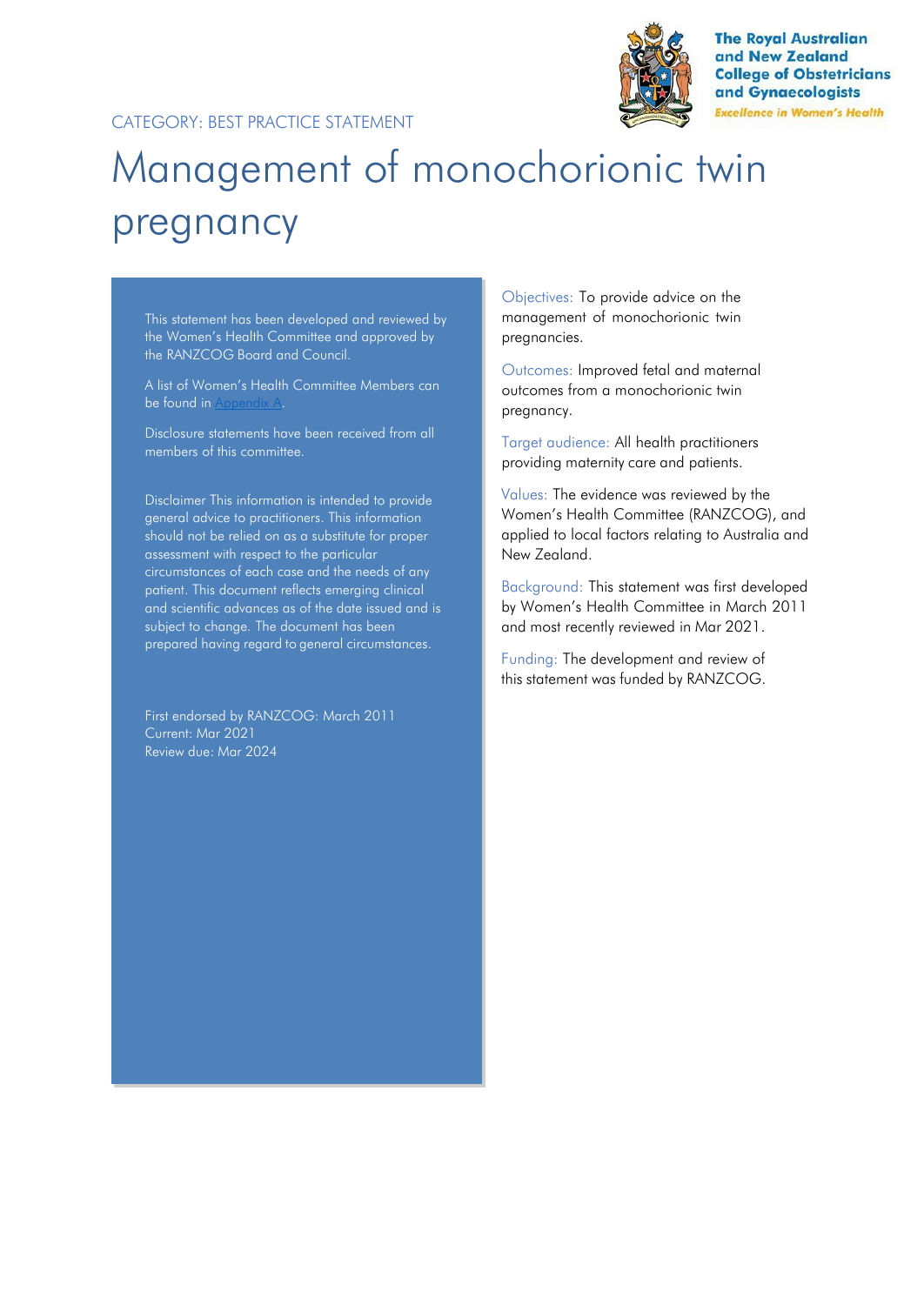## Table of Contents

| 3.1 What are the specific complications of monochorionic twin pregnancies?  4                                      |  |
|--------------------------------------------------------------------------------------------------------------------|--|
|                                                                                                                    |  |
|                                                                                                                    |  |
| 3.4 What are the recommendations in relation to surveillance for Twin-Twin Transfusion Syndrome<br>$(TTTS)$ ?<br>5 |  |
|                                                                                                                    |  |
| 3.6 What are the recommendations for surveillance in a monochorionic twin pregnancy for                            |  |
| 3.7 What should be considered in the event of death of one of a monochorionic twin pair? 7                         |  |
|                                                                                                                    |  |
|                                                                                                                    |  |
|                                                                                                                    |  |
|                                                                                                                    |  |
|                                                                                                                    |  |
|                                                                                                                    |  |
|                                                                                                                    |  |
|                                                                                                                    |  |
|                                                                                                                    |  |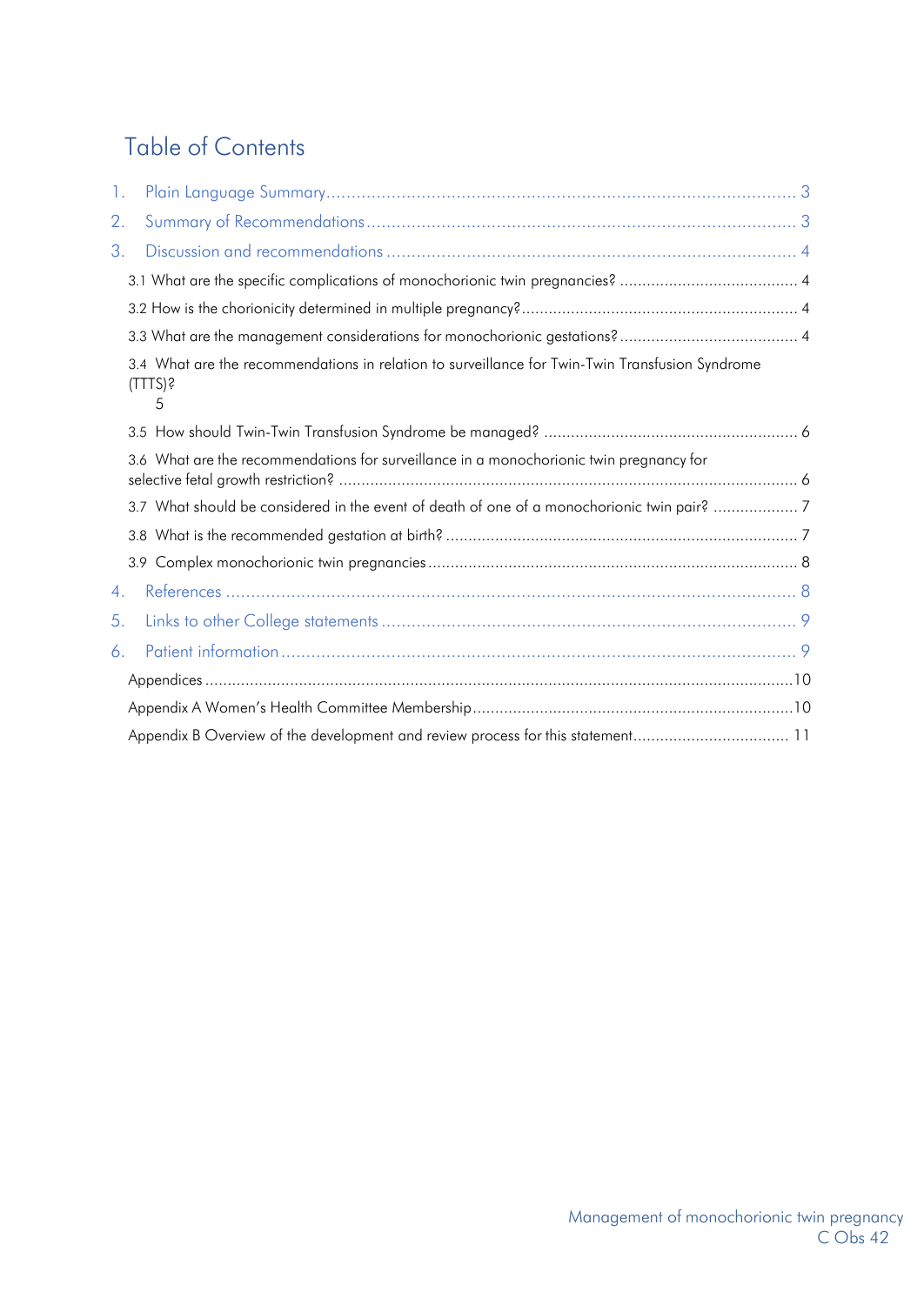## <span id="page-2-0"></span>1. Plain Language Summary

Monochorionic twins are monozygotic; that is, they arise from one fertilised ovum and commonly have a shared placenta with vascular anastomoses between the two fetal circulations. Monochorionic twins are usually diamniotic, with each twin in a separate amniotic sac. Rarely, the twins may be in a single sac (monoamniotic) or even conjoined. These configurations depend upon the stage of development at which the inner cell mass divided.

Monochorionic twins are at risk of specific complications, in addition to the increase in common pregnancy complications that occur in singleton pregnancies. They require careful surveillance by a centre with sufficient experience and expertise to recognise the onset of complications and referral for subspecialty care in the event that complications develop.

## <span id="page-2-1"></span>2. Summary of Recommendations

| Recommendation 1                                                                                                                                                                                                                                                                                                              | Grade                                              |
|-------------------------------------------------------------------------------------------------------------------------------------------------------------------------------------------------------------------------------------------------------------------------------------------------------------------------------|----------------------------------------------------|
| Chorionicity is a critical consideration in the management of twin<br>pregnancies and should be determined by ultrasound and documented<br>in all twin pregnancies prior to 14 weeks gestation <sup>1</sup> .                                                                                                                 | Consensus-based<br>recommendation                  |
| <b>Recommendation 2</b>                                                                                                                                                                                                                                                                                                       | Grade                                              |
| All women with monochorionic pregnancies should receive 2<br>weekly ultrasound surveillance for TTTS and IUGR from 16 week's<br>gestation. <sup>1</sup> Ultrasound should be undertaken by a centre with sufficient<br>experience to recognise these complications and refer appropriately if<br>they occur.                  | Consensus-based<br>recommendation                  |
| Recommendation 3                                                                                                                                                                                                                                                                                                              | Grade                                              |
| Ultrasound examination in monochorionic twins should include growth,<br>amniotic fluid volume in each sac and bladder visibility. Umbilical<br>arteryand middle cerebral artery Doppler wave forms are routine from<br>20 weeks but may be required at earlier scans if abnormalities are<br>already apparent. <sup>1,2</sup> | Consensus-based<br>recommendation                  |
| <b>Recommendation 4</b>                                                                                                                                                                                                                                                                                                       | Grade                                              |
| Laser ablation of vascular connections is the recommended treatment<br>for the majority of pregnancies with TTTS that require intervention, and<br>referral to a laser surgery facility should be arranged - even where<br>this may require interstate or inter country transfer. <sup>3</sup>                                | Consensus-based<br>recommendation                  |
| Recommendation 5                                                                                                                                                                                                                                                                                                              | Grade                                              |
| Early referral is recommended to allow optimal treatment before the<br>onset of severe disease and cervical shortening.                                                                                                                                                                                                       | Consensus-based<br>recommendation                  |
| Recommendation 6                                                                                                                                                                                                                                                                                                              | Grade                                              |
| Monochorionic twins, without IUGR or TTTS, appear to have a<br>higher stillbirth rate than other twin pregnancies despite intensive<br>surveillance. <sup>4</sup> This has led to the recommendation that these pregnancies<br>should be delivered by 37 weeks' gestation.                                                    | Evidence<br><b>Based recommendation</b><br>Grade B |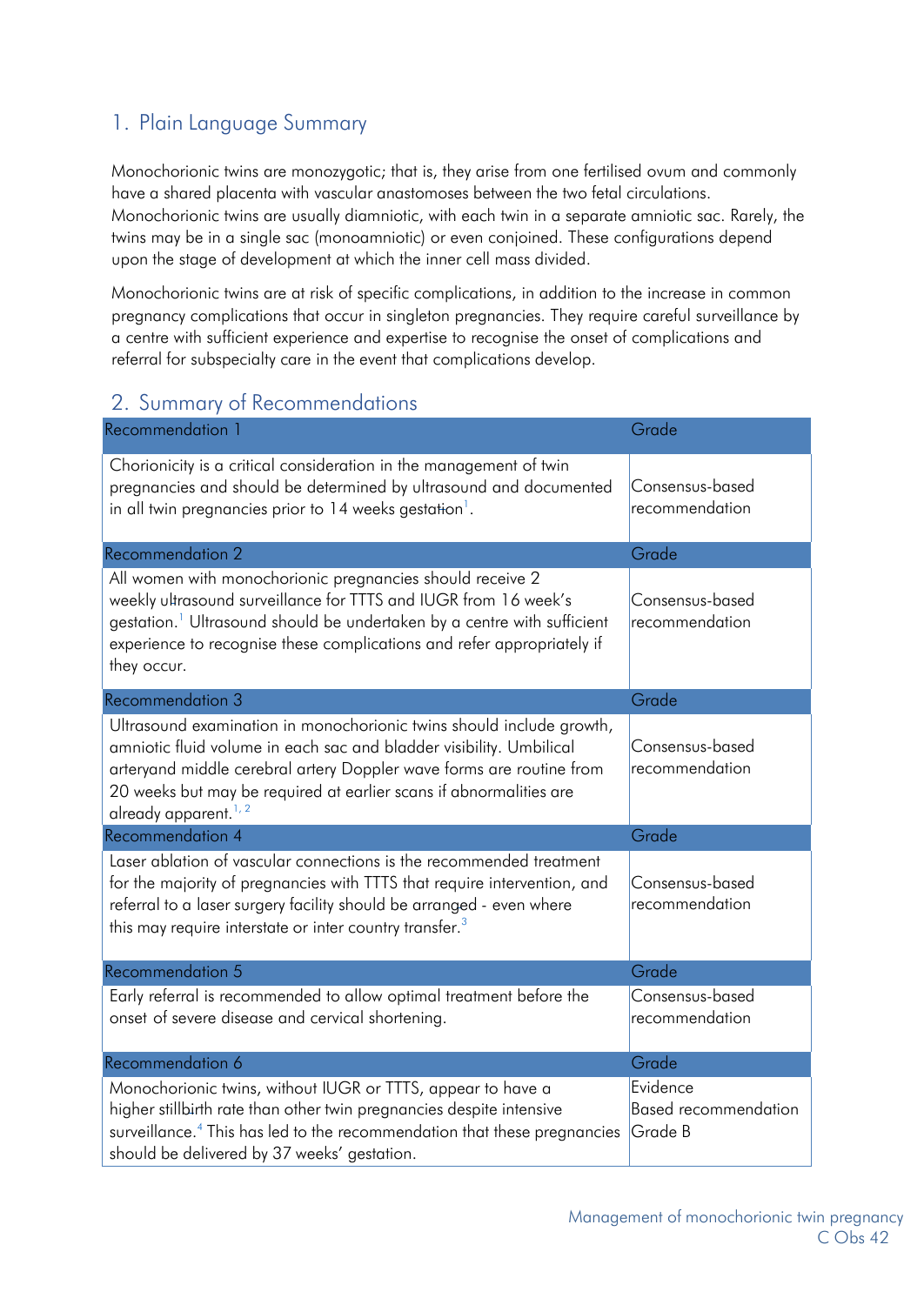## <span id="page-3-0"></span>3. Discussion and recommendations

#### <span id="page-3-1"></span>3.1 What are the specific complications of monochorionic twin pregnancies?

Monochorionic twin pregnancies exhibit the increased complication rates characteristic of (the more common) dichorionic twin pregnancies (such as risk of preterm birth, and increased maternal risks), but are also at higher risk of a number of specific monochorionic complications. These include:

- Twin to twin transfusion syndrome (TTTS) which will occur in approximately 15 per cent of monochorionic diamniotic (MCDA) twin pregnancies
- Selective intrauterine growth restriction (IUGR), commonly due to unequal placental sharing and velamentous cord insertion
- Death of one twin (see below)
- Twin reversed arterial perfusion (TRAP) sequence

All of these conditions contribute to an overall higher perinatal mortality and preterm birth rate for monochorionic, when compared to dichorionic twins.<sup>4,5</sup>

#### <span id="page-3-2"></span>3.2 How is the chorionicity determined in multiple pregnancy?

Chorionicity is a critical consideration in the management of twin pregnancies and should be determined by ultrasound and documented in all twin pregnancies during the first trimester.<sup>1, 6</sup> Chorionicity is more difficult to determine accurately after chorion and amnion fusion (14 weeks gestation), with only gender discordance providing assurance of dizygosity (and therefore dichorionicity) in later pregnancy.

| Recommendation 1                                                                                                                                                                                                 | Grade                             |
|------------------------------------------------------------------------------------------------------------------------------------------------------------------------------------------------------------------|-----------------------------------|
| Chorionicity is a critical consideration in the management of<br>twin pregnancies and should be determined by ultrasound and<br>documented in all twin pregnancies prior to 14 weeks<br>gestation <sup>1</sup> . | Consensus-based<br>recommendation |

#### <span id="page-3-3"></span>3.3 What are the management considerations for monochorionic gestations?

Women should be informed about the implications of a monochorionic pregnancy in early gestation, so that the parents can fully discuss options for managing the pregnancy and plan their future pregnancy care. In particular, they need to know the importance of notifying their obstetric care provider of acute increasing abdominal girth or breathlessness, as these may be signs of polyhydramnios due to TTTS.

Screening tests for aneuploidy have a lower detection rate in twin pregnancies than in singletons and in some centres providing cFTS, nuchal translucency alone will be used without the addition of biochemistry. Non-invasive prenatal testing has an established place for aneuploidy screening in twin pregnancies. A recent meta-analysis has confirmed a pooled sensitivity of 99% for trisomy 21 and 85% for trisomy 18 in twins, although the difference in detection between monozygotic and dizygotic twin pregnancies is a little less certain given the number of monozygotic twin pregnancies contributing to this meta-analysis was relatively low<sup>7</sup>.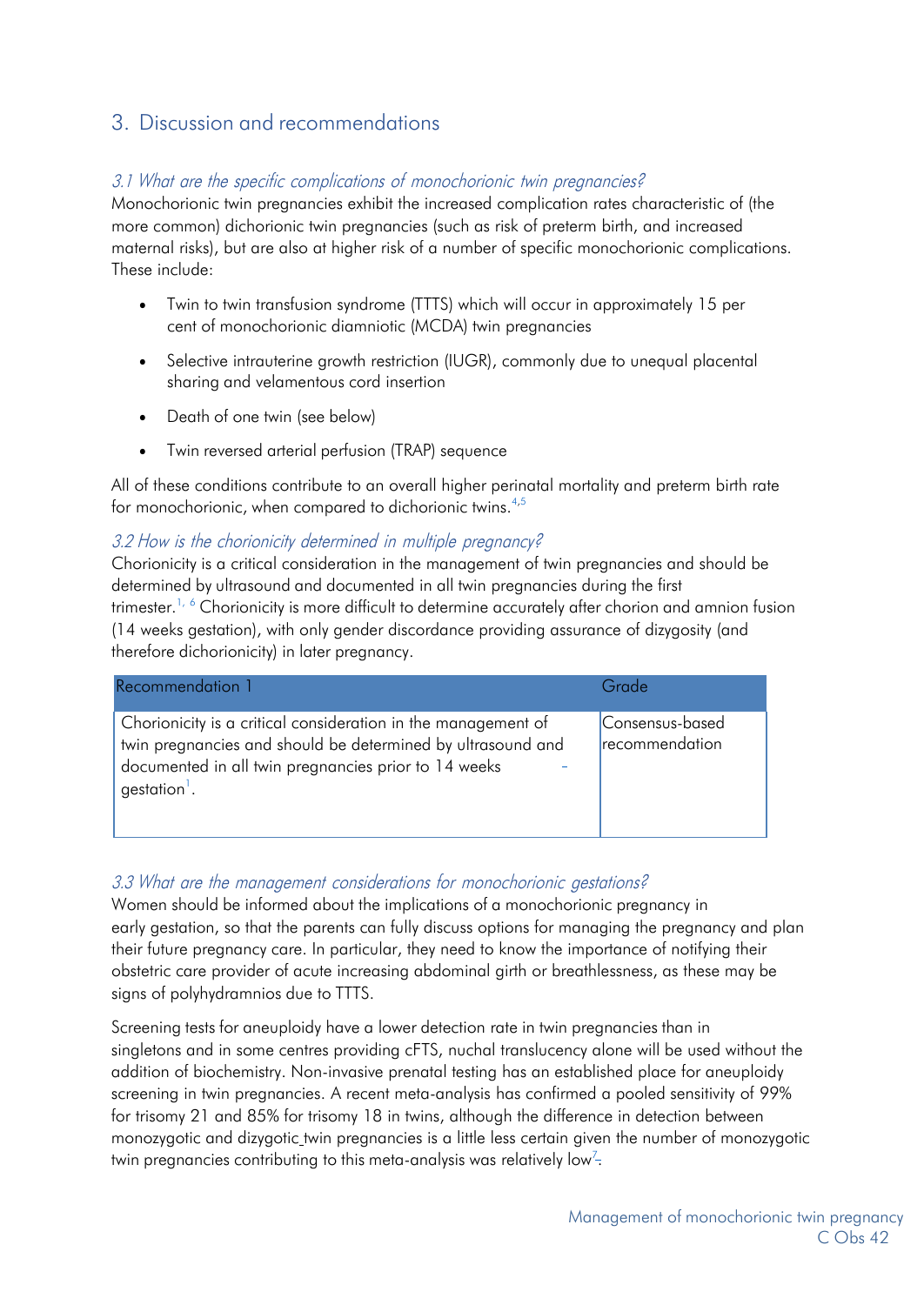#### 3.4 What are the recommendations in relation to surveillance for Twin-Twin Transfusion Syndrome (TTTS)?

Ultrasound signs such as discordant nuchal translucency or discordant crown-rump length (CRL) in the first trimester increase the likelihood of a later diagnosis of Twin-twin transfusion syndrome (TTTS) or IUGR but are not diagnostic, and have insufficient predictive value to be used as screening tests. These complications still occur in the presence of reassuring early scans.

Frequent ultrasound surveillance of monochorionic twins is recommended; early recognition of TTTS will facilitate referral to a tertiary centre for consideration of intervention in a timely manner. Recommended scanning schedules vary; ISUOG recommends 2 weekly scanning from 16 weeks' gestation $^{\perp}_{\text{-}}$ . Two-weekly ultrasound surveillance has been shown to reduce the incidence of 'late stage' TTTS at diagnosis.<sup>8</sup> Earlier stage diagnosis and earlier intervention is likely to improve outcomes.

For this reason, it is recommended that all women with monochorionic pregnancies should receive 2 weekly ultrasound surveillance for TTTS and IUGR following their first trimester scan (11-14 weeks) to confirm chorionicity, assess nuchal translucency and early anatomy. Ultrasound should be undertaken by a centre with sufficient experience to recognise these complications and refer appropriately if they occur. Outcomes with TTTS are optimised where there is timely diagnosis and referral to a tertiary centre for consideration of surgical therapy.

| Recommendation 2                                                                                                                                                                                                                                                                                            | Grade                             |
|-------------------------------------------------------------------------------------------------------------------------------------------------------------------------------------------------------------------------------------------------------------------------------------------------------------|-----------------------------------|
| All women with monochorionic pregnancies should receive 2<br>weeklyultrasound surveillance for TTTS and IUGR from 16 weeks'<br>gestation. <sup>1</sup> Ultrasound should be undertaken by a centre with<br>sufficient experience to recognise these complications and refer<br>appropriately if they occur. | Consensus-based<br>recommendation |

#### TTTS may take one of 2 forms:

TOPS (Twin Oligohydramnios/Polyhydramnios Sequence), affects approximately 10 per cent of monochorionic twins, and is most commonly seen in the midtrimester. This is recognised as 'classical' TTTS, with oligohydramnios, poor growth and abnormal umbilical artery Dopplers in the donor, and polyhydramnios progressing to cardiac dysfunction and cardiac failure in the recipient.

TAPS (Twin Anaemia/ Polycythaemia Sequence) affects up to 5 per cent of monochorionic twins, and 10 per cent of twins that have undergone laser therapy for TOPS. TAPS results in very slow transfusion (5-15ml/ 24 hours) from donor to recipient, so is not characterised by extreme amniotic fluid discordance and cardiac dysfunction, but by significantly discordant middle cerebral artery (MCA) peak systolic velocities, reflecting anaemia and polycythaemia in the donor and recipient, respectively. It is more common in later pregnancy, and is often recognised as 'neonatal TTTS' when very discordant haemoglobin levels are recognised at birth. Nevertheless, TAPS can also be associated with significant fetal anaemia and in utero compromise requiring treatment. For this reason, ultrasound examination in MC twins should include growth, amniotic fluid volume in each sac, bladder visibility and (after 20 weeks) umbilical artery and middle cerebral artery Doppler wave forms. $\frac{1}{2}$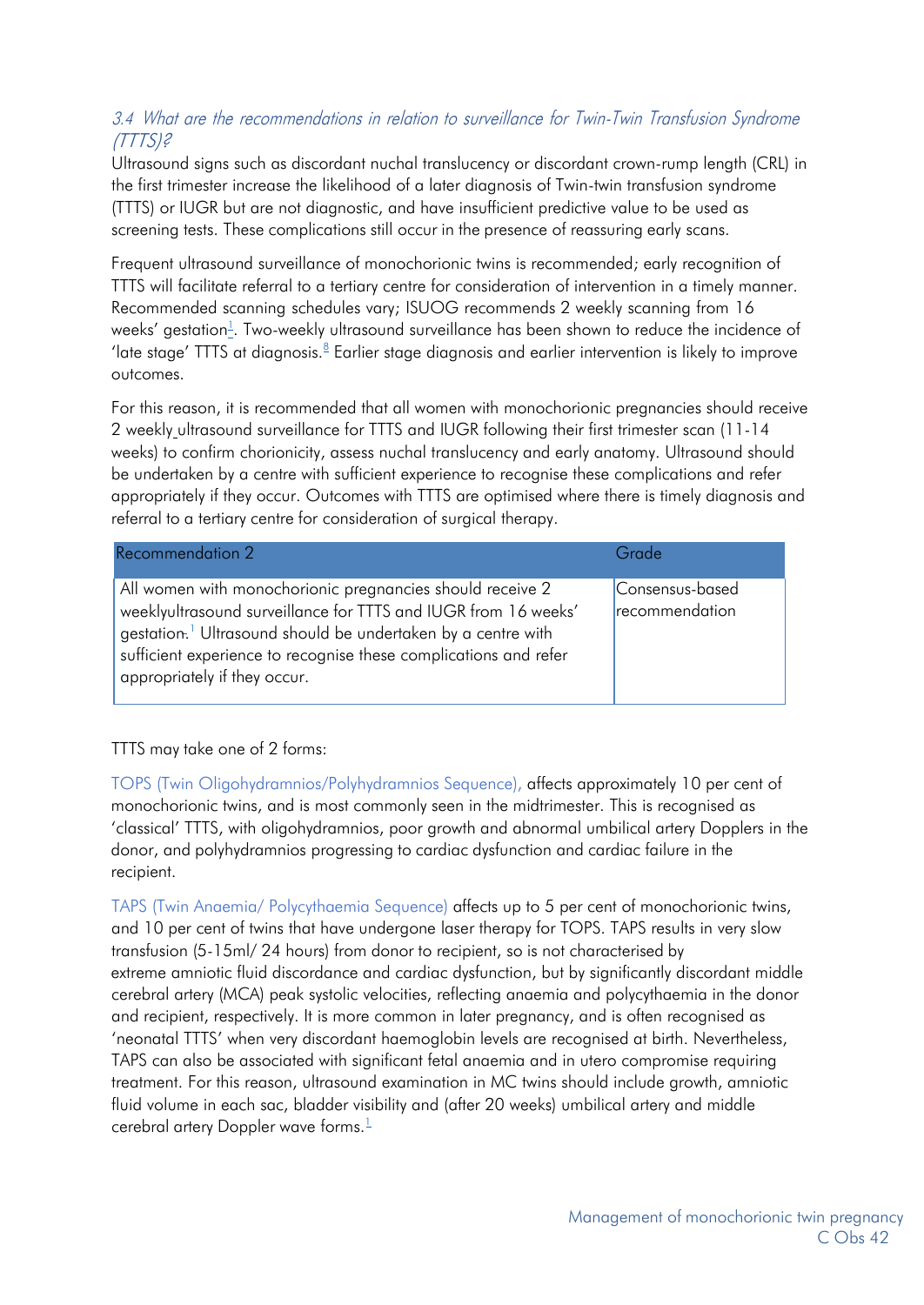| Recommendation 3                                                                                                                                                                                                                                                                                                          | Grade                             |
|---------------------------------------------------------------------------------------------------------------------------------------------------------------------------------------------------------------------------------------------------------------------------------------------------------------------------|-----------------------------------|
| Ultrasound examination in monochorionic twins should include<br>growth, amniotic fluid volume in each sac and bladder volume.<br>Umbilical arteryand middle cerebral artery Doppler wave forms are<br>routine from 20 weeks, but may be required at earlier scans if<br>abnormalities are alreadyapparent. <sup>1,2</sup> | Consensus-based<br>recommendation |

#### <span id="page-5-0"></span>3.5 How should Twin-Twin Transfusion Syndrome be managed?

Twin-Twin Transfusion Syndrome should be managed in a tertiary centre. Laser ablation of vascular connections is the recommended treatment for the majority of pregnancies with early onset, severe TTTS. Referral to a centre with facilities for laser surgery should be offered.<sup>2</sup> Early referral is recommended to allow optimal treatment before the onset of severe disease and cervical shortening. Amnioreduction prior to laser surgery may lead to increased membrane separation and make subsequent laser treatment more difficult. Mild TTTS (e.g. Stage 1), or late gestation disease (e.g. >26 weeks) may occasionally be managed expectantly or by amnioreduction,<sup>10</sup> with or without preterm delivery. Some severe cases may be managed by cord ligation of one twin, particularly if there is a fetal anomaly in one twin.<sup>11</sup> Ongoing surveillance post laser for TAPS (see above) is necessary post laser ablation. This applies even where the placenta has been completely dichorionised (using the Solomon technique, which has been reported to reduce, but not eliminate, the risk of post laser TAPS).<sup>12</sup>

| <b>Recommendation 4</b>                                                                                                                                                                                                                                                      | Grade                             |
|------------------------------------------------------------------------------------------------------------------------------------------------------------------------------------------------------------------------------------------------------------------------------|-----------------------------------|
| Laser ablation of vascular connections is the recommended<br>treatment for the majority of pregnancies with TTTS that require<br>intervention, andreferral to a laser surgery facility should be<br>arranged - even where this would mean interstate transfer <sup>9</sup> . | Consensus-based<br>recommendation |
| <b>Recommendation 5</b>                                                                                                                                                                                                                                                      | Grade                             |
| Early referral is recommended to allow optimal treatment before<br>the onset of severe disease and cervical shortening.                                                                                                                                                      | Consensus-based<br>recommendation |

#### <span id="page-5-2"></span><span id="page-5-1"></span>3.6 What are the recommendations for surveillance in <sup>a</sup> monochorionic twin pregnancy for selective fetal growth restriction?

Selective fetal growth discordance occurs in 10-15% of monochorionic twins and is diagnosed when one twin has an estimated fetal weight (EFW)  $<$  10<sup>th</sup> percentile for gestation and the EFW discordance between the twins is  $>$  25%.<sup>1</sup> It has been further subclassified according to the pattern of diastolic flow in the smaller twin.<sup>13</sup> This subclassification has important prognostic implications for the pregnancy outcome.<sup>14</sup> Typical gestation at recognition is 20-24 weeks, with Type II (absence or reversal of forward flow in the umbilical artery on Doppler) and Type III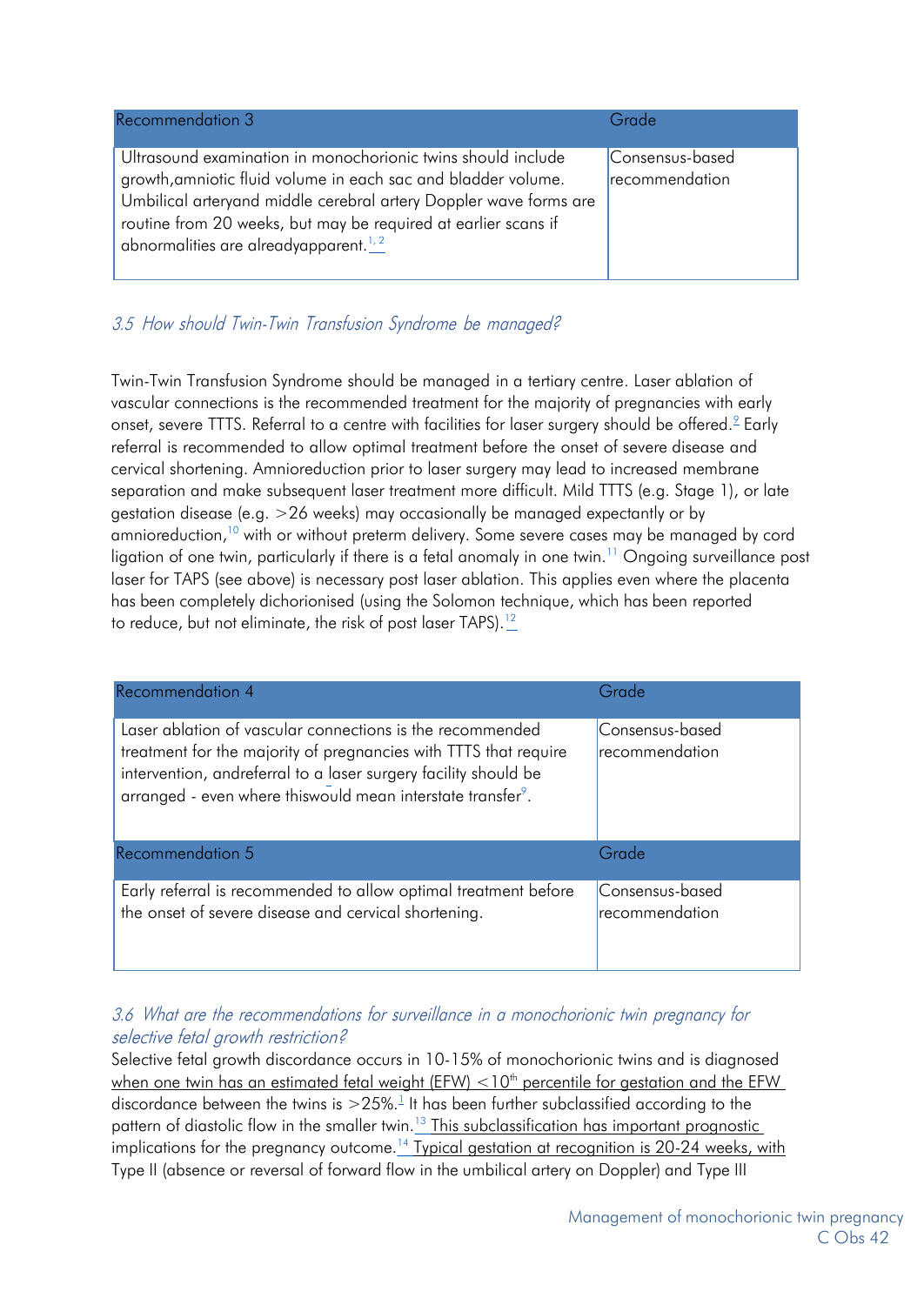(cyclical reversal and absence of forward flow in the umbilical artery Doppler) typically diagnosed earlier and with increased perinatal morbidity and mortality than Type 1 (forward flow in the umbilical artery Doppler). Management strategies are poorly defined and expert advice should be sought once selective IUGR is recognised in a monochorionic twin pregnancy, usually with referral to a tertiary centre.

#### 3.7 What should be considered in the event of death of one of a monochorionic twin pair?

Death of one twin in a monochorionic pair may result in death or neurological disability in the survivor. These events occur around the time of the fetal death, postulated due to agonal hypotension as the blood volume of the survivor is transfused precipitously into the body of the cotwin through shared vascular communications, or possibly due to the release of thromboplastins from the deceased twin into the shared circulation. One of the advantages of laser therapy (or cord ligation) in TTTS is that it provides some neuroprotection for the surviving twin in the event of co-twin demise. Delivery of the survivor at a preterm gestation will not prevent further damage unless there is evidence of cardiotocography (CTG) abnormalities or significant fetal anaemia. Ongoing ultrasound or MRI assessment of the brain in the survivor to diagnose neurological damage secondary to hypovolaemia should be considered. MCA surveillance should be offered for the surviving twin, and intrauterine transfusion offered if the survivor has evidence of severe anaemia.

In the event of first trimester demise of one of monochorionic twins there is the potential for the development of twin reversed arterial perfusion (TRAP) sequence, where the surviving twin continues to perfuse the deceased twin's body via placental anastomoses. This rare complication is important to recognise as it carries a high risk of compromise of the surviving twin. Such cases should be managed by or in consultation with centres experienced in their management, both conservative and operative. Early referral is important as operative interventions have greater success and lower complications when performed at earlier gestations.

#### <span id="page-6-0"></span>3.8 What is the recommended gestation at birth?

Monochorionic twins, without IUGR or TTTS, appear to have a higher stillbirth rate than other twin pregnancies despite intensive surveillance4. This has led to the recommendation that these pregnancies should be delivered by 37+0 weeks gestation. The mode of delivery for monochorionic twins should be individualised for each woman. Vaginal delivery is not contraindicated in monochorionic twin pregnancies<sup>15</sup>. As for all twins, vaginal delivery should only be undertaken where appropriate facilities exist for continuous intrapartum fetal surveillance and recourse to emergency caesarean section.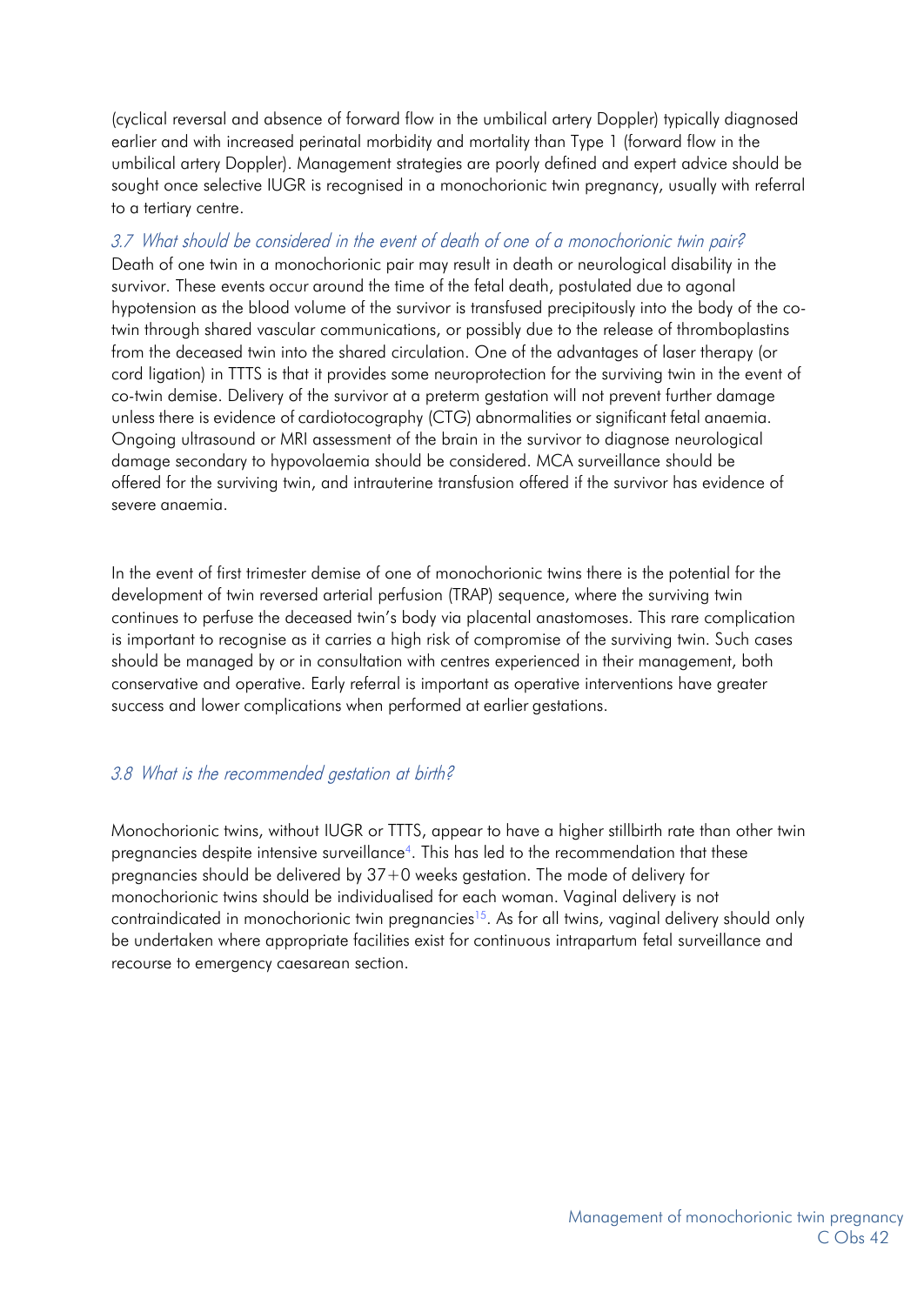| Recommendation 6                                                                                                                                                                                                          | Grade          |
|---------------------------------------------------------------------------------------------------------------------------------------------------------------------------------------------------------------------------|----------------|
| Monochorionic twins, without IUGR or TTTS, appear to have ahigher                                                                                                                                                         | Evidence based |
| stillbirth rate than other twin pregnancies despite<br>intensive surveillance <sup>4</sup> . This has led to the recommendation that these<br>pregnancies should be delivered by 37 weeks' gestation. This has led to the | recommendation |
| recommendation that these pregnancies should be delivered by 37+0 weeks'<br>gestation.                                                                                                                                    | Grade B        |

#### <span id="page-7-0"></span>3.9 Complex monochorionic twin pregnancies

Monochorionic twin pregnancies of higher complexity, such as monoamniotic twins, monochorionic twins with discordant anomalies or monochorionic twins within a triplet pregnancy, are even higher risk and early advice should be sought from units experienced in the management of these rare conditions.

#### <span id="page-7-1"></span>4. References

1. Khalil A, Rodgers M, Baschat A, Bhide A, Gratacos E, Hecher K, et al. ISUOG Practice Guidelines: role of ultrasound in twin pregnancy. Ultrasound in Obstetrics & Gynecology. 2016;47(2):247-63.

2. Erratum. Ultrasound in Obstetrics & Gynecology. 2018;52(1):140-.

3. Selman TJ, Morris RK, Kilby MD. Management of twin-to-twin transfusion syndrome. Archives of Disease in Childhood - Fetal and Neonatal Edition. 2011;96(5):F318-F20.

4. Cheong-See F, Schuit E, Arroyo-Manzano D, Khalil A, Barrett J, Joseph KS, et al. Prospective risk of stillbirth and neonatal complications in twin pregnancies: systematic review and metaanalysis. BMJ. 2016;354:i4353.

5. Hack KE, Derks JB, Elias SG, Franx A, Roos EJ, Voerman SK, et al. Increased perinatal mortality and morbidity in monochorionic versus dichorionic twin pregnancies: clinical implications of a large Dutch cohort study. Bjog. 2008;115(1):58-67.

6. Sepulveda W, Sebire NJ, Hughes K, Kalogeropoulos A, Nicolaides KH. Evolution of the lambda or twin-chorionic peak sign in dichorionic twin pregnancies. Obstet Gynecol. 1997;89(3):439- 41.

7. Liao H, Liu S, Wang H. Performance of non-invasive prenatal screening for fetal aneuploidy in twin pregnancies: a meta-analysis. Prenatal diagnosis. 2017;37(9):874-82.

8. Thorson HL, Ramaeker DM, Emery SP. Optimal interval for ultrasound surveillance in monochorionic twin gestations. Obstet Gynecol. 2011;117(1):131-5.

9. Lee YM, Wylie BJ, Simpson LL, D'Alton ME. Twin chorionicity and the risk of stillbirth. Obstet Gynecol. 2008;111(2 Pt 1):301-8.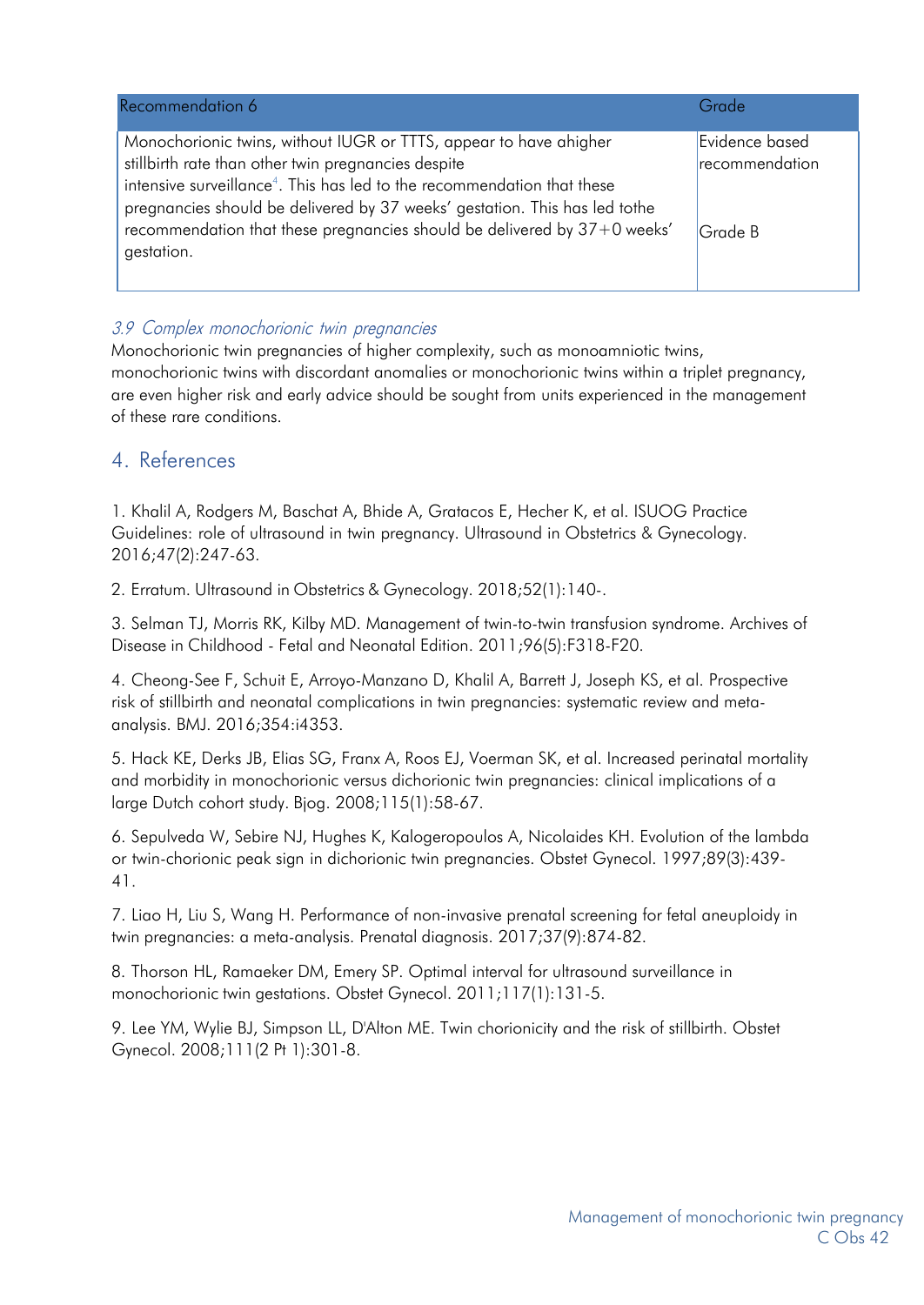10. Roberts D, Neilson JP, Kilby MD, Gates S. Interventions for the treatment of twin-twin transfusion syndrome. Cochrane Database Syst Rev. 2014(1):Cd002073.

11. Senat MV, Deprest J, Boulvain M, Paupe A, Winer N, Ville Y. Endoscopic laser surgery versus serial amnioreduction for severe twin-to-twin transfusion syndrome. N Engl J Med. 2004;351(2):136-44.

12. Slaghekke F, Lopriore E, Lewi L, Middeldorp JM, van Zwet EW, Weingertner AS, et al. Fetoscopic laser coagulation of the vascular equator versus selective coagulation for twin-to-twin transfusion syndrome: an open-label randomised controlled trial. Lancet. 2014;383(9935):2144- 51.

13. Gratacós E, Lewi L, Muñoz B, Acosta-Rojas R, Hernandez-Andrade E, Martinez JM, et al. A classification system for selective intrauterine growth restriction in monochorionic pregnancies according to umbilical artery Doppler flow in the smaller twin. Ultrasound Obstet Gynecol. 2007;30(1):28-34.

14. Monaghan C, Kalafat E, Binder J, Thilaganathan B, Khalil A. Prediction of adverse pregnancy outcome in monochorionic diamniotic twin pregnancy complicated by selective fetal growth restriction. Ultrasound Obstet Gynecol. 2019;53(2):200-7.

15. Weisz B, Hogen L, Yinon Y, Mazaki S, Gindes L, Schiff E, et al. Mode of delivery and neonatal outcome in uncomplicated monochorionic twin pregnancies. J Matern Fetal Neonatal Med. 2012;25(12):2721-4.

16. National Health and Medical Research Council. NHMRC additional levels of evidence and grades for recommendations for developers of guidelines. Canberra 2009.

#### <span id="page-8-0"></span>5. Links to other College statements

[Consent and provision of information to patients in Australia regarding proposed treatment \(C-](https://ranzcog.edu.au/RANZCOG_SITE/media/RANZCOG-MEDIA/Women%27s%20Health/Statement%20and%20guidelines/Clinical%20-%20General/Consent-and-provision-of-information-to-patients-in-Australia-(C-Gen-2a).pdf?ext=.pdf)[Gen](https://www.ranzcog.edu.au/RANZCOG_SITE/media/RANZCOG-MEDIA/Women%27s%20Health/Statement%20and%20guidelines/Clinical%20-%20General/Consent-and-provision-of-information-to-patients-in-Australia-(C-Gen-2a)-Review-July-2016.pdf?ext=.pdf) 02)

[Evidence-based](https://www.ranzcog.edu.au/RANZCOG_SITE/media/RANZCOG-MEDIA/Women%27s%20Health/Statement%20and%20guidelines/Clinical%20-%20General/Evidence-based-medicine%2C-Obstetrics-and-Gynaecology-(C-Gen-15)-Review-March-2016.pdf?ext=.pdf) medicine, obstetrics and gynaecology (C-Gen 15)

#### 6. Patient information

<span id="page-8-1"></span>A range of RANZCOG Patient Information Pamphlets can be ordered via the [RANZCOG](https://www.ranzcog.edu.au/Womens-Health/Patient-Information-Guides/Patient-Information-Pamphlets) website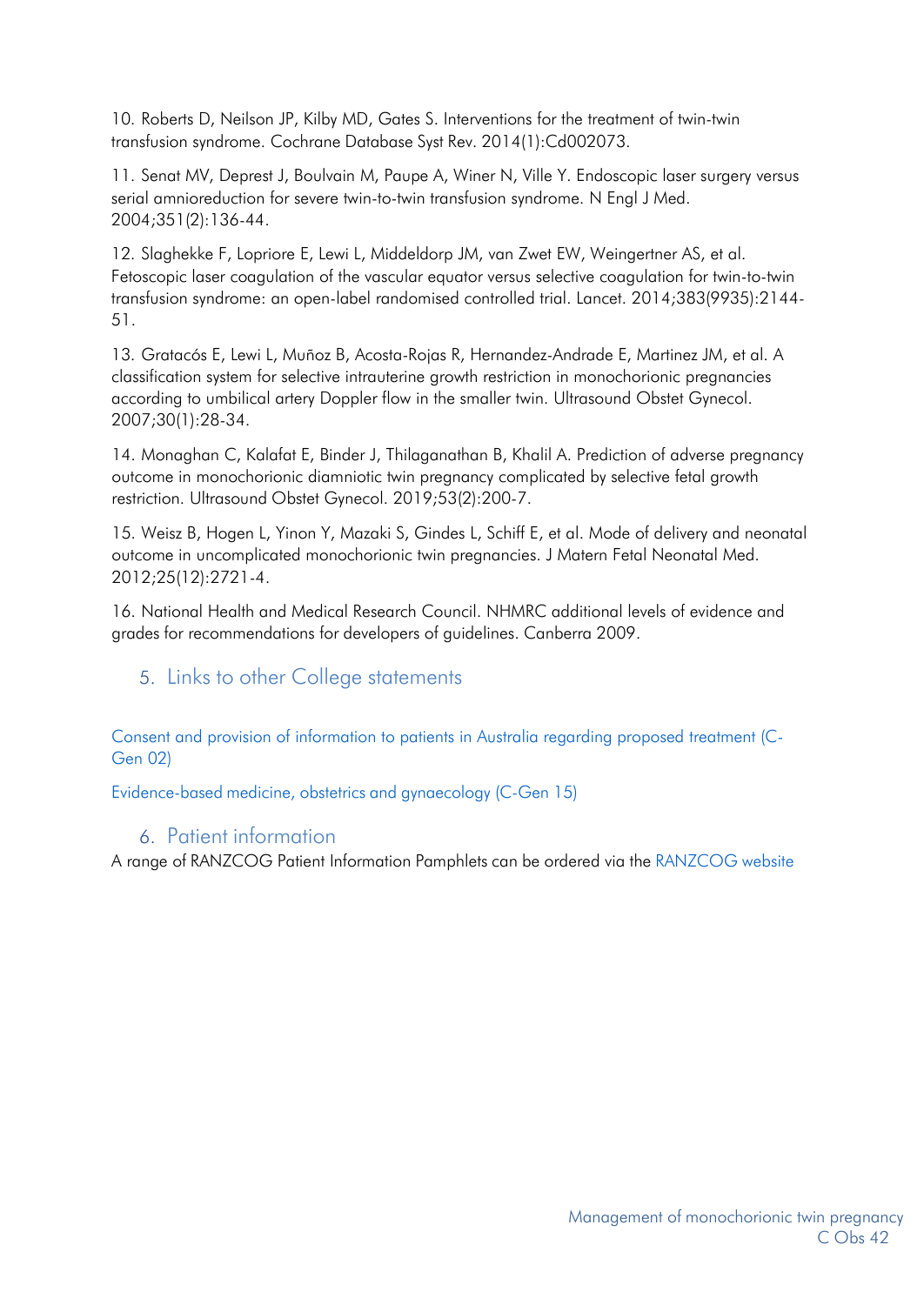## <span id="page-9-1"></span><span id="page-9-0"></span>Appendices Appendix A Women's Health Committee Membership

| Position on Committee                 |
|---------------------------------------|
| Chair and Board Member                |
| Deputy Chair, Gynaecology             |
| Deputy Chair, Obstetrics              |
| Member and EAC Representative         |
| Member and Councillor                 |
| Member and Councillor                 |
| Member and Councillor                 |
| Member                                |
| Member and Councillor                 |
| Member and Councillor                 |
| Member and Councillor                 |
| <b>ATSI Representative</b>            |
| Member                                |
| Member                                |
| Member and SIMG Representative        |
| Diplomate Representative              |
| Midwifery Representative, Australia   |
| Midwifery Representative, New Zealand |
| Community Representative              |
| Trainee Representative                |
| Maori Representative                  |
| Co-opted member (ANZJOG member)       |
| Observer                              |
|                                       |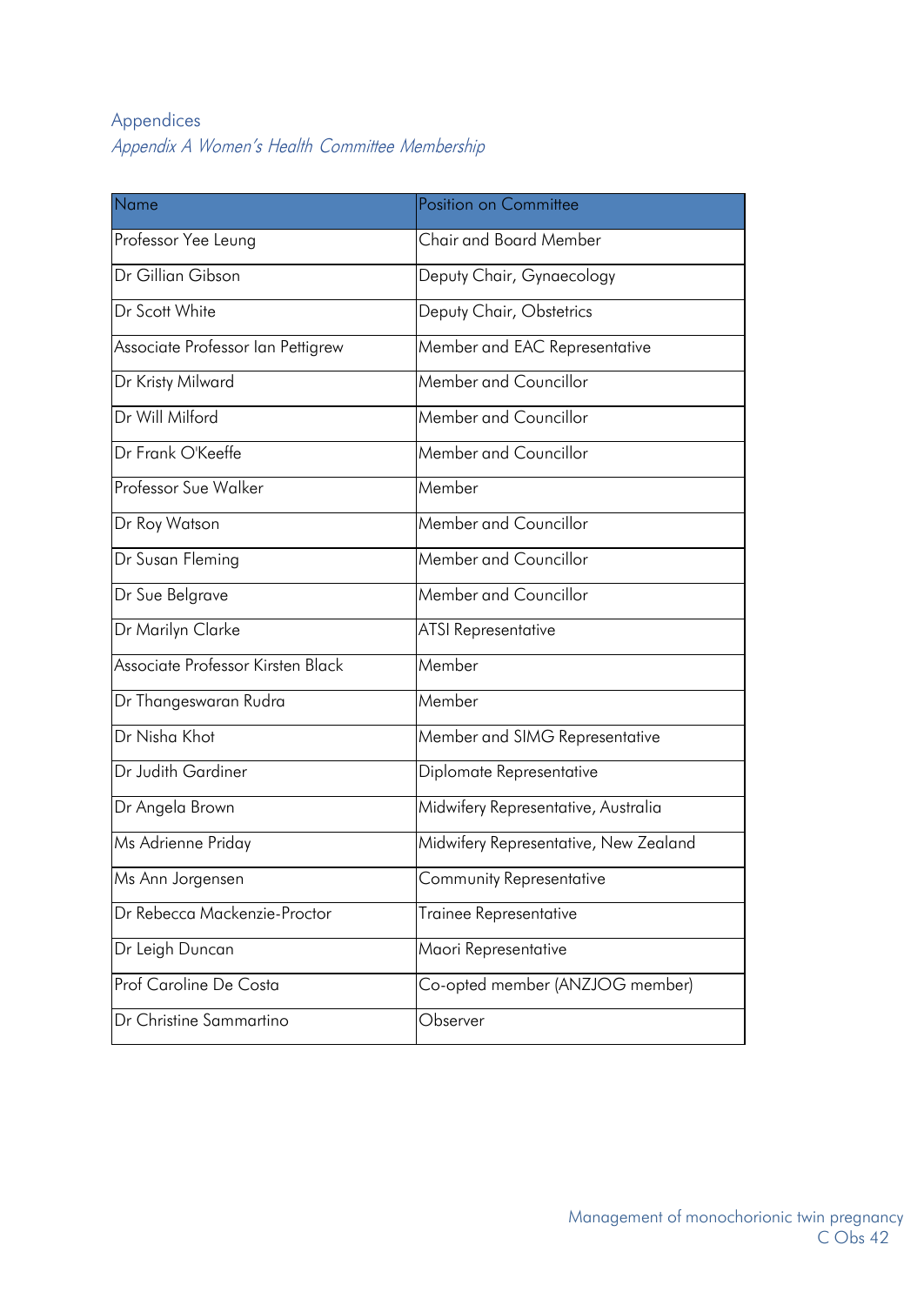### <span id="page-10-0"></span>Appendix B Overview of the development and review process for this statement

#### i. Steps in developing and updating this statement

This statement was originally developed in March 2011 and was most recently reviewed in March 2021. The Women's Health Committee carried out the following steps in reviewing this statement:

- Declarations of interest were sought from all members prior to reviewing this statement.
- Structured clinical questions were developed and agreed upon.
- An updated literature search to answer the clinical questions was undertaken.
- At the February 2021 teleconference, the existing consensus-based recommendations were reviewed and updated (where appropriate) based on the available body of evidence and clinical expertise. Recommendations were graded as set out below in Appendix B part iii). This statement was approved by RANZCOG Board at their March 2021 meeting.

#### ii. Declaration of interest process and management

Declaring interests is essential in order to prevent any potential conflict between the private interests of members, and their duties as part of the Women's Health Committee.

A declaration of interest form specific to guidelines and statements was developed by RANZCOG and approved by the RANZCOG Board in September 2012. The Women's Health Committee members were required to declare their relevant interests in writing on this form prior to participating in the review of this statement.

Members were required to update their information as soon as they become aware of any changes to their interests and there was also a standing agenda item at each meeting where declarations of interest were called for and recorded as part of the meeting minutes.

There were no significant real or perceived conflicts of interest that required management during the process of updating this statement.

#### iii. Grading of recommendations

Each recommendation in this College statement is given an overall grade as per the table below, based on the National Health and Medical Research Council (NHMRC) Levels of Evidence and Grades of Recommendations for Developers of Guidelines. Where no robust evidence was available but there was sufficient consensus within the Women's Health Committee,consensusbased recommendations were developed or existing ones updated and are identifiableas such. Consensus-based recommendations were agreed to by the entire committee. Good Practice Notes are highlighted throughout and provide practical guidance to facilitate implementation. These were also developed through consensus of the entire committee.